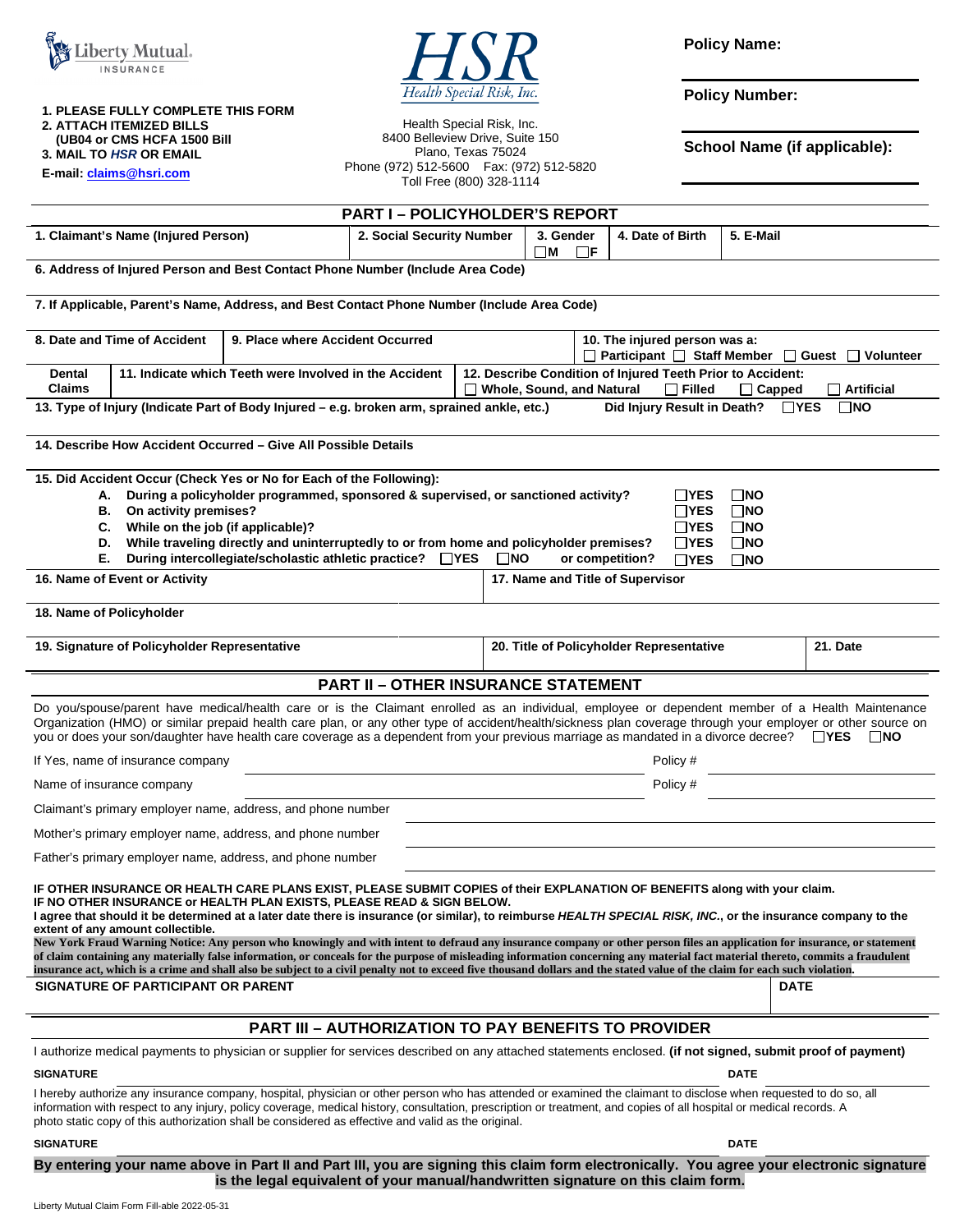#### **FRAUD WARNING NOTICES**

Any person who knowingly presents a false of fraudulent claim for payment of loss or benefit or knowingly presents false information in an application for insurance is guilty of a crime and may be subject to fines and confinement in prison.

#### **STATE SPECIFIC PROVISIONS**

**Alabama** Any person who knowingly presents a false or fraudulent claim for payment of a loss or benefit or who knowingly presents false information in an application for insurance is guilty of a crime and may be subject to restitution fines or confinement in prison, or any combination thereof. **Alaska** A person who knowingly and with intent to injure, defraud, or deceive an insurance company files a claim containing false, incomplete, or misleading information may be prosecuted under state law. **Arizona** For your protection Arizona law requires the following statement to appear on this form. Any person who knowingly presents a false or fraudulent claim for payment of a loss is subject to criminal and civil penalties. **Arkansas Louisiana**  Any person who knowingly presents a false or fraudulent claim for payment of a loss or benefit or knowingly presents false information in an application for insurance is guilty of a crime and may be subject to fines and confinement in prison. California For your protection California law requires the following to appear on this form: Any person who knowingly presents false or fraudulent claim for the payment of a loss is guilty of a crime and may be subject to fines and confinement in state prison. **Colorado** It is unlawful to knowingly provide false, incomplete, or misleading facts or information to an insurance company, for the purpose of defrauding or attempting to defraud the company. Penalties may include imprisonment, fines, denial of insurance and civil damages. Any insurance company or agent of an insurance company who knowingly provides false, incomplete, or misleading facts or information to a policyholder or claimant, for the purpose of defrauding or attempting to defraud the policyholder or claimant, with regard to a settlement or award payable for insurance proceeds shall be reported to the Colorado Division of Insurance within the Department of Regulatory Agencies. **Connecticut** This form must be completed in its entirety. Any person who intentionally misrepresents or intentionally fails to disclose any material fact related to a claimed injury may be guilty of a felony. **Delaware Idaho**  Any person who knowingly, and with intent to injure, defraud or deceive any insurer, files a statement of claim containing any false, incomplete or misleading information is guilty of a felony. **District of Columbia**  WARNING: It is a crime to provide false or misleading information to an insurer, for the purpose of defrauding the insurer or any other person. Penalties include imprisonment and/or fines. In addition, an insurer may deny insurance benefits if false information materially related to a claim was provided by the applicant. Florida Any person who knowingly and with intent to injure, defraud, or deceive any insurer files a statement of claim or an application containing any false, incomplete, or misleading information is guilty of a felony of the third degree. Hawaii For your protection, Hawaii law requires you to be informed that presenting a fraudulent claim for payment of a loss or benefit is a crime punishable by fines or imprisonment, or both. **Indiana** A person who knowingly and with intent to defraud an insurer, files a statement of claim containing any false, incomplete, or misleading information commits a felony. **Kentucky** Any person who knowingly and with intent to defraud any insurance company or other person files a statement of claim containing any materially false information or conceals, for the purpose of misleading, information concerning any fact material thereto commits a fraudulent insurance act, which is a crime. Maine It is a crime to knowingly provide false, incomplete or misleading information to an insurance company for the purpose of defrauding the company. Penalties may include imprisonment, fines, or denial of insurance benefits. **Maryland** Any person who knowingly and willfully presents a false or fraudulent claim for payment of a loss or benefit or who knowingly and willfully presents false information in an application for insurance is guilty of a crime and may be subject to fines and confinement in prison. **Michigan North Dakota South Dakota**  Any person who knowingly and with intent to defraud any insurance company or another person, files a statement of claim containing any materially false information or conceals, for the purpose of misleading information concerning any fact material thereto, commits a fraudulent insurance act, which is a crime and subject the person to criminal civil penalties. **Minnesota** A person who files a claim with intent to defraud or helps commit a fraud against an insurer is guilty of a crime. Nevada Any person who knowingly files a statement of claim containing any misrepresentation or any false, incomplete or misleading information may be guilty of a criminal act punishable under state or federal law, or both and may be subject to civil penalties. **New Hampshire**  Any person who, with a purpose to injure, defraud or deceive any insurance company, files a statement of claim containing any false, incomplete or misleading information is subject to prosecution and punishment for insurance fraud as provided in RSA 638:20. **New Jersey** Any person who includes any false or misleading information on an application for an insurance policy is subject to criminal and civil penalties. New Mexico Any person who knowingly presents a false or fraudulent claim for payment of a loss or benefit or knowingly presents false information in an application for insurance is guilty of a crime and may be subject to civil fines and criminal penalties. New York Any person who knowingly and with intent to defraud any insurance company or other person files an application for insurance, or statement of claim containing any materially false information, or conceals for the purpose of misleading information concerning any material fact material thereto, commits a fraudulent insurance act, which is a crime and shall also be subject to a civil penalty not to exceed five thousand dollars and the stated value of the claim for each such violation. **Ohio** Any person who, with intent to defraud or knowing that he is facilitating a fraud against an insurer, submits an application, or files a claim containing a false or deceptive statement is guilty of insurance fraud. **Oklahoma** WARNING: Any person who knowingly, and with intent to injure, defraud or deceive any insurer, makes any claim for the proceeds of an insurance policy containing any false, incomplete or misleading information is guilty of a felony. **Oregon** Any person who knowingly and with intent to defraud or solicit another to defraud an insurer: (1) by submitting an application, or (2) by filing a claim containing a false statement as to any material fact thereto, may be committing a fraudulent insurance act, which may be a crime and may subject the person to criminal and civil penalties. **Pennsylvania** Any person who knowingly and with intent to defraud any insurance company or other person files an application for insurance or statement of claim containing any materially false information or conceals for the purpose of misleading, information concerning any fact material thereto commits a fraudulent insurance act, which is a crime and subjects such person to criminal and civil penalties. **Rhode Island West Virginia**  Any person who knowingly presents a false or fraudulent claim for payment of a loss or benefit or knowingly presents false information in an application for insurance is guilty of a crime and may be subject to fines and confinement in prison. **Tennessee Virginia Washington**  It is a crime to knowingly provide false, incomplete or misleading information to an insurance company for the purpose of defrauding the company. Penalties include imprisonment, fines and denial of insurance benefits. **Texas** Any person who knowingly presents a false or fraudulent claim for the payment of a loss is guilty of a crime and may be subject to fines and confinement in state prison. **Utah** Any person who knowingly presents false or fraudulent underwriting information, files or causes to be filed a false or fraudulent claim for disability compensation or medical benefits or submits a false or fraudulent report or billing for health care fees or other professional services is guilty of a crime and may be subject to fines and confinement in state prison. Utah Workers Compensation claims only.